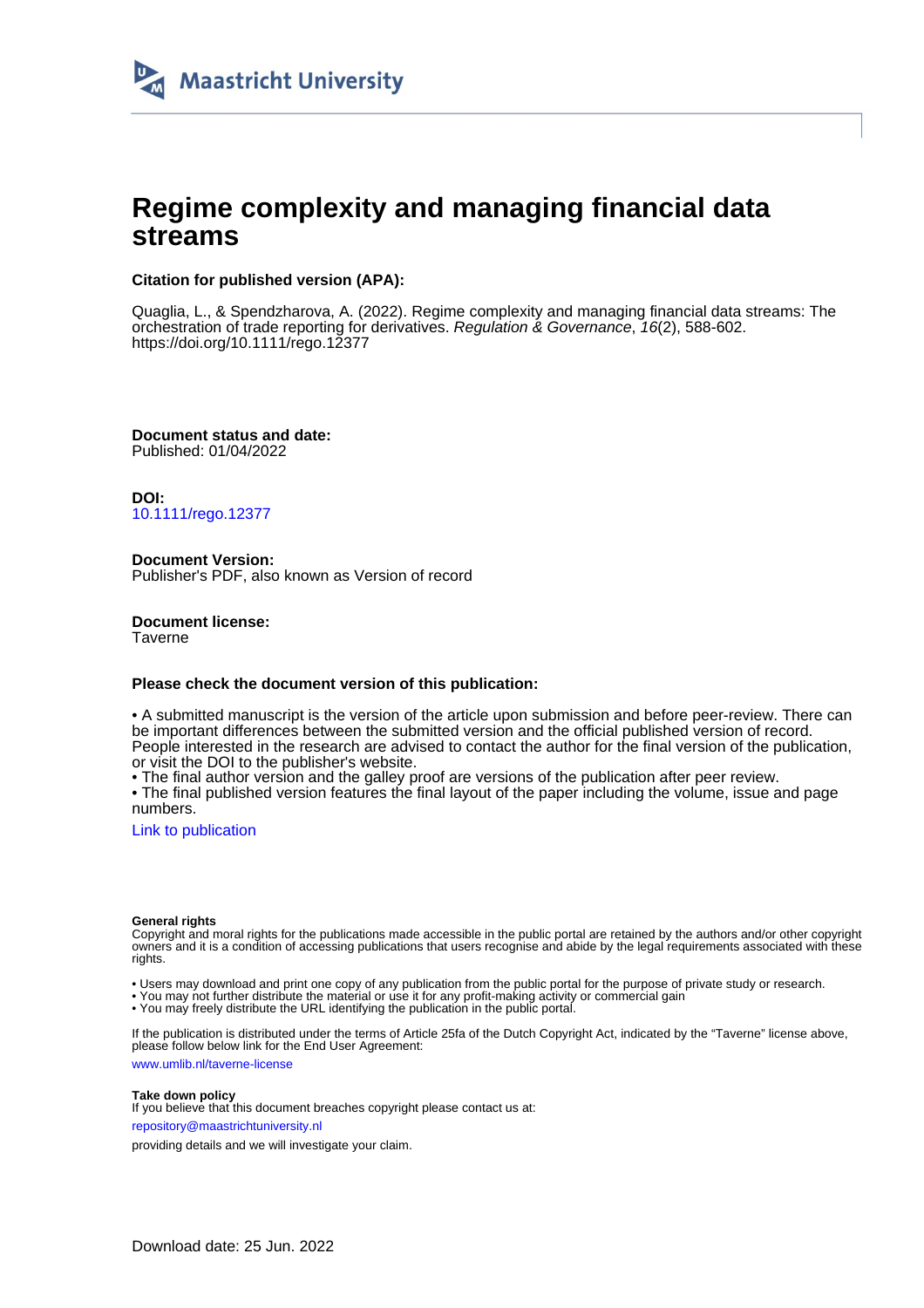# Regime complexity and managing financial data streams: The orchestration of trade reporting for derivatives

## Lucia Quaglia <sup>®</sup>

Department of Political Science, University of Bologna, Bologna, Italy

## Aneta Spendzharova

Department of Political Science, University of Maastricht, Maastricht, The Netherlands

**Regulation &** overnance

## Abstract

International regime complexity has become a prominent feature of the global economy and world politics. The international governance of derivatives markets is a notable case of this phenomenon in finance because a variety of post-crisis rules have been issued by a multitude of international standard-setting bodies. By combining the regime complexity and orchestration frameworks, we explain the precision and scope of international standards for derivatives trade reporting. We show how a collective orchestrator (the Group of Twenty) and a hub intermediary (the Financial Stability Board) managed regime complexity through the orchestration of the available intermediaries. We also seek to refine the orchestration framework by explaining how the mechanism of issue de-linkage can be used to manage the partly diverging goals among states within the collective orchestrator. Our findings are relevant for the global regulation and governance of other policy areas characterized by a multiplicity of actors and interlinked issues, such as trade, energy, and environmental policy.

Keywords: derivatives, financial regulation, international standard setting, orchestration, regime complexity.

# 1. Introduction

International regime complexity has become a prominent phenomenon in world politics and the global economy (Abbott & Snidal 2012; Alter & Meunier 2009; Alter and Raustiala 2018; Johnson & Urpelainen 2012; Orsini et al. 2013; Pratt 2018). Scholars have identified regime complexes in a variety of policy areas, ranging from climate change (Keohane & Victor 2011; Widerberg & Pattberg 2017), intellectual property rights (Urpelainen & van de Graaf 2015), trade (Alter & Meunier 2006), and the Troika in dealing with the sovereign debt crisis in the euro area (Henning 2017). However, international finance has mostly been overlooked by the literature on regime complexity so far (with the exceptions of Heldt & Schmidtke 2019; Breen et al. 2020; Quaglia 2020). Yet, regime complexity increased considerably in finance after the 2008 crisis, particularly in areas, such as derivatives markets, which were not subject to public regulation previously.

The international financial crisis brought into the spotlight the importance of regulating derivatives, which played a significant role in fuelling and amplifying the crisis, highlighting the weaknesses of the pre-crisis selfregulation model of these global markets. To define several central notions in our analysis, a derivative is a contract between two or more parties, the value of which is derived from an underlying asset, such as securities, bonds, or commodities. Over-the-counter (OTC) derivatives are derivatives that are traded bilaterally rather than on stock exchanges. Trade repositories are entities that maintain a centralized electronic record (database) of OTC derivatives transactions and provide them to regulators (for an overview, see Helleiner et al. 2018; Gravelle & Pagliari 2018; Knaack 2015, 2018; Newman & Posner 2018; Pagliari 2013a; Posner 2018; Quaglia 2020). Trade reporting is important because it facilitates the creation of more transparent global derivatives markets and

Correspondence: Lucia Quaglia, Department of Political Science, University of Bologna, Palazzo Hercolani, Strada Maggiore 45, Bologna 40125, Italy. Email: [lucia.quaglia@unibo.it](mailto:lucia.quaglia@unibo.it)

Conflict of interest: There are no conflicts of interest to declare. Accepted for publication 14 December 2020.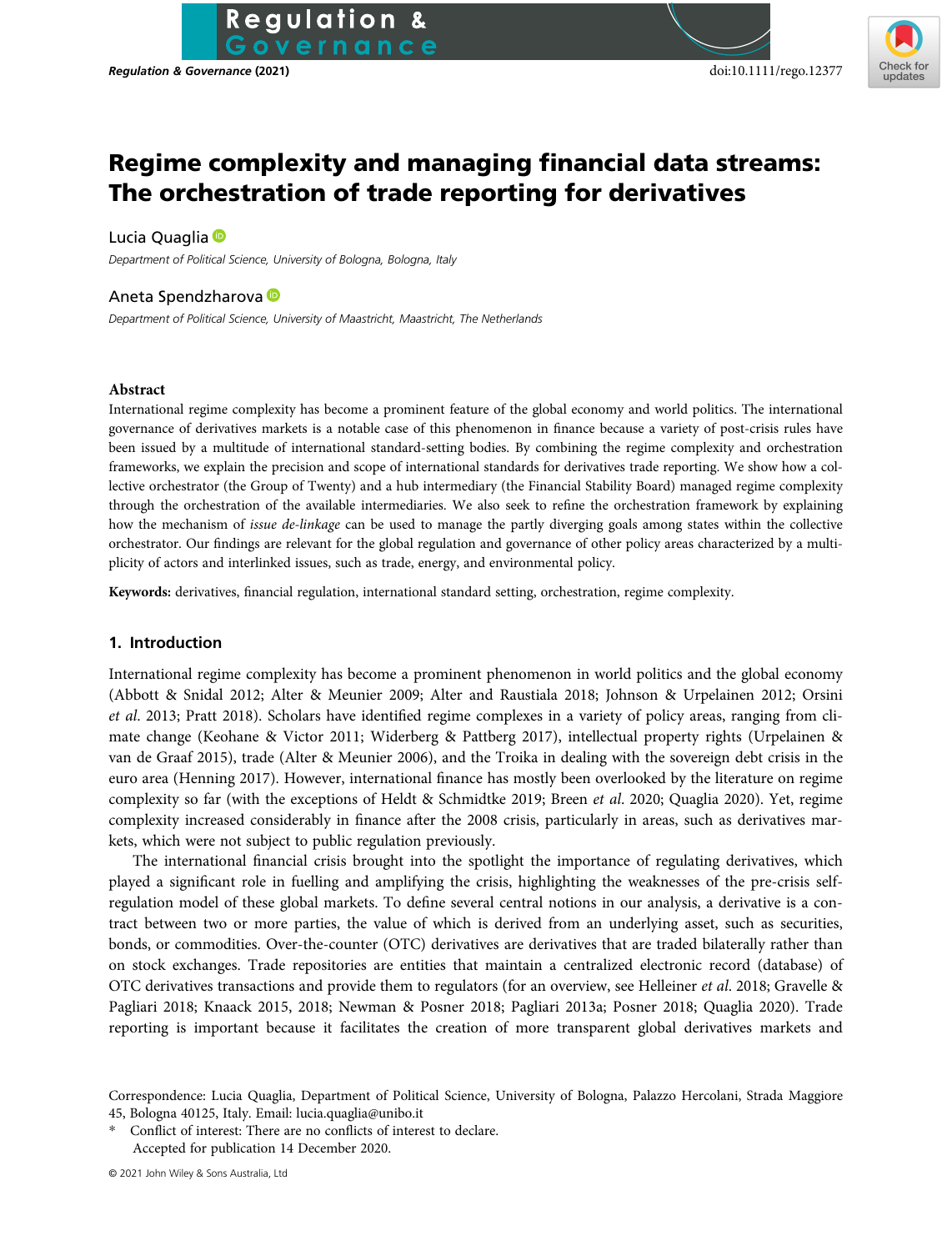enables regulators to monitor those markets, conducting global risk assessments to mitigate systemic risk and prevent future financial crises (CPSS-IOSCO 2012b).

We focus on the case of reporting derivatives trades to repositories, which highlights two important challenges for managing international regime complexity concerning financial data streams. First, there was no international system to keep track of derivatives transactions before the crisis, even though these financial instruments are traded widely cross-border and constitute one of the largest international financial markets. For instance, the notional value of the OTC derivatives market at the end of 2019 was \$559 trillion (BIS 2019). Second, in some areas of finance, such as banking, there is an international "go to" standard-setting body, such as the Basel Committee on Banking Supervision, which can take the lead in fostering international cooperation, creating new international standards, or updating the existing ones. By contrast, in the case of derivatives, there was no single international body responsible for the regulation of this sector, that is to say, an equivalent to the Basel Committee.

Theoretically, to understand better how global standard-setting unfolds in international regime complexes, we bring together insights from the International Relations literature on issue linkages (in our case to shed light on issue de-linkages) and the interplay between orchestrators, intermediaries, and targets from the Orchestration literature. We seek to develop further the Orchestration framework by selecting a challenging regulatory case for international standards to emerge, as it involved a collective orchestrator, multiple intermediaries, and multiple targets. Our analysis shows how a hub intermediary can align the work of a multitude of organizations in the regime complex and manage the partly diverging goals of states in the collective orchestrator through issue delinkage. These regulatory challenges and our findings are relevant for other policy fields. For example, derivatives trade reporting requires the setting up of a global system for product identification, which is similar to labeling globally traded products (Cashore & Stone 2014). It also calls for the creation of a common system for data monitoring and exchange, which is similar to the global monitoring of  $CO<sub>2</sub>$  or any other cross-border emissions.

After the financial crisis, states were reluctant to delegate more authority to international organizations and sought "softer," and more flexible, governance arrangements to pursue global coordination (Helleiner 2014; Viola 2014, 2015; Brummer 2015; Posner 2015, 2018). Nevertheless, we cannot take it for granted that such soft governance arrangements will be sufficient to ensure global financial stability. The international governance of derivatives markets is a notable case of regime complexity in finance because it is characterized by the presence of multiple international standard-setting bodies (Verdier 2009; Newman & Bach 2014; Jordana 2017) issuing soft law (Brummer 2015; Newman & Posner 2018), which aim to regulate interlinked derivatives issues. Indeed, almost all of the main international standard-setters in finance were involved in the regulatory process, together with general-purpose standard-setting bodies, such as the International Standardization Organization (ISO), and newly set up bodies, such as the Global Legal Entity Identifier Foundation. Moreover, as we explain below, several relevant standards were issued jointly by two (or more) international standard-setters.

The overarching puzzle in this article is to understand how regime complexity can be managed in the absence of a "go to" international body that can take the lead in regulating derivatives, unlike for instance, in the case of banking. Whereas, eventually, a new international regime for trade reporting was successfully put in place less than a decade after the crisis, there was uneven progress in the precision and scope of the three main components of the international standards for trade reporting, namely: (i) the harmonization of data formats; (ii) the issuing of global identifiers; and (iii) data access and cross-border data sharing. The research question in our article is to explain this varied empirical pattern, which ranges from the successful setting up of a system of global identifiers to almost no agreement on data sharing, with data formatting in between. This variation is puzzling because finding agreement on the issuing of global identifiers was more challenging organizationally, as it involved a larger number of actors (intermediaries and targets) than in data sharing. The observed variation is also important because, initially, goal divergence among states posed problems on all three issues, which impeded the speedy creation of a functioning global trade reporting regime and hampered the efforts of regulators to monitor the global derivatives markets. However, as our analysis shows, the initial goal divergence among states was mitigated successfully in two components of the trade repositories regime.

This article brings together and contributes to two main bodies of scholarly work, namely: regime complexity (Alter & Meunier 2009; Alter and Raustiala 2018; Keohane & Victor 2011) and orchestration (Abbott et al. 2015, 2019, 2020). On the one hand, the regime complexity literature offers important insights into the substantive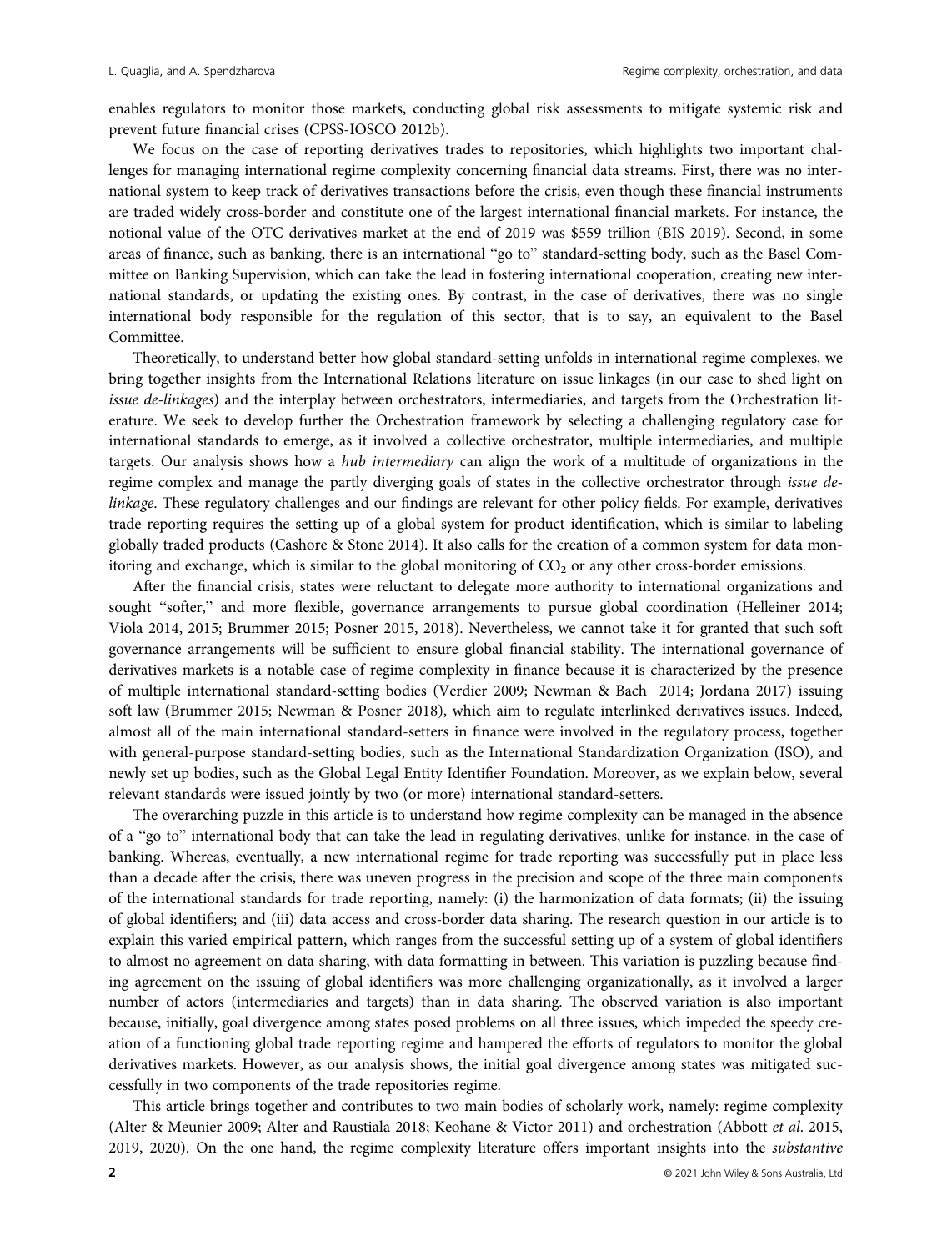regulatory outcomes, in this case, the international rules that govern the reporting of derivatives trades to repositories. On the other hand, the orchestration literature examines the design and dynamics of complex international governance architectures that produce, manage, and monitor the implementation of the rules. Taken together, these two literatures allow us to analyze both the substantive regulatory outcomes in the derivatives trade reporting case and the governance system that produced them. Our analysis is relevant for other policy areas, such as trade, energy, environmental policy, and the oversight of global infrastructures, characterized by a multiplicity of actors and interlinked issues.

First, the literature on regime complexity has emphasized important downsides of this phenomenon, such as inefficient governance outcomes in terms of rule overlap, redundancies, and inconsistencies, as well as undesirable opportunities for forum shopping and regulatory arbitrage. By contrast, we show that regime complexity in derivatives trade reporting was managed at relatively low setup costs through the orchestration of available expertise among existing standard-setting bodies, which issued different interconnected rules. Second, we contribute to the literature on orchestration by investigating the case of a collective orchestrator, multiple intermediaries, and multiple orchestration targets, and their implications for the precision and scope of the adopted international standards. We identify the presence of a *hub intermediary* that manages the partly diverging goals of states in the collective orchestrator and aligns the work of a multitude of organizations involved in the regime complex. We also identify a new mechanism, issue de-linkage, which is instrumental in managing goal divergence among states in the orchestration process.

The article is structured as follows. Section 2 reviews the relevant literature, presents the analytical framework, drawing on regime complexity and orchestration theory, and discusses the research design and methodology. Section 3 outlines the empirical pattern to be explained – the precision and scope of the adopted international standards. Sections 4, 5, and 6 apply the analytical framework to the derivatives trade reporting case. Section 4 discusses the orchestrator in the international governance of trade reporting and takes stock of the regulatory problems to be addressed, whereas Section 5 examines the intermediaries and the targets. Section 6 explains the orchestration of the international governance of trade reporting. Specifically, it analyses the effect of issue delinkage by a hub intermediary on the precision and scope of international standards on trade reporting. Section 7 summarizes the main findings.

## 2. Analytical framework and research design

In the international relations literature, the presence of multiple institutions governing a single issue or a set of related issues is referred to as an international regime complex (Alter & Meunier 2009; Keohane & Victor 2011; Johnson & Urpelainen 2012; Orsini et al. 2013; Pratt 2018). Regime complexes are marked by the existence of several sets of rules – also referred to as "elemental regimes" – that are created and maintained in distinct fora with the participation of different sets of actors (Orsini et al. 2013). The literature on regime complexity is ambiguous as to whether this phenomenon makes international agreements among states more (or less) likely. Some authors (e.g. Hafner-Burton 2009) argue that forum shopping in a regime complex can make the enforcement of rules (e.g. human rights) that are impossible to implement in one area possible in another area (e.g. trade). By contrast, other authors (e.g. Drezner 2009) argue that although all actors can engage in forum-shopping, only the great powers possess the capabilities necessary to do so effectively. Gehring and Faude (2014) note that states are often eager to avoid the negative effects and dysfunctionalities of regime fragmentation and rule overlap, hence they pursue "institutional adaptation," for instance, through a "division of labor among overlapping institutions" in the regime complex (Gehring & Faude 2014). However, in the case of the international governance of trade reporting, there is no empirical evidence of forum shopping and institutional adaptation was not exclusively state-led; a wider array of actors was involved.

To understand the different precision and scope of international standards on derivatives trade reporting, we need to consider a bigger constellation of actors and a more complex global institutional environment, which is why orchestration theory is particularly insightful. Its value-added is to examine the dynamics in the regime complex, rather than to focus on individual actors in isolation from each other. We apply the O-I-T model (Abbott et al. 2015, p. 3) summarized next in our empirical analysis. Orchestration is a form of indirect governance, because the orchestrator (O) works through the intermediary (I) to influence the target (T), and it is "soft"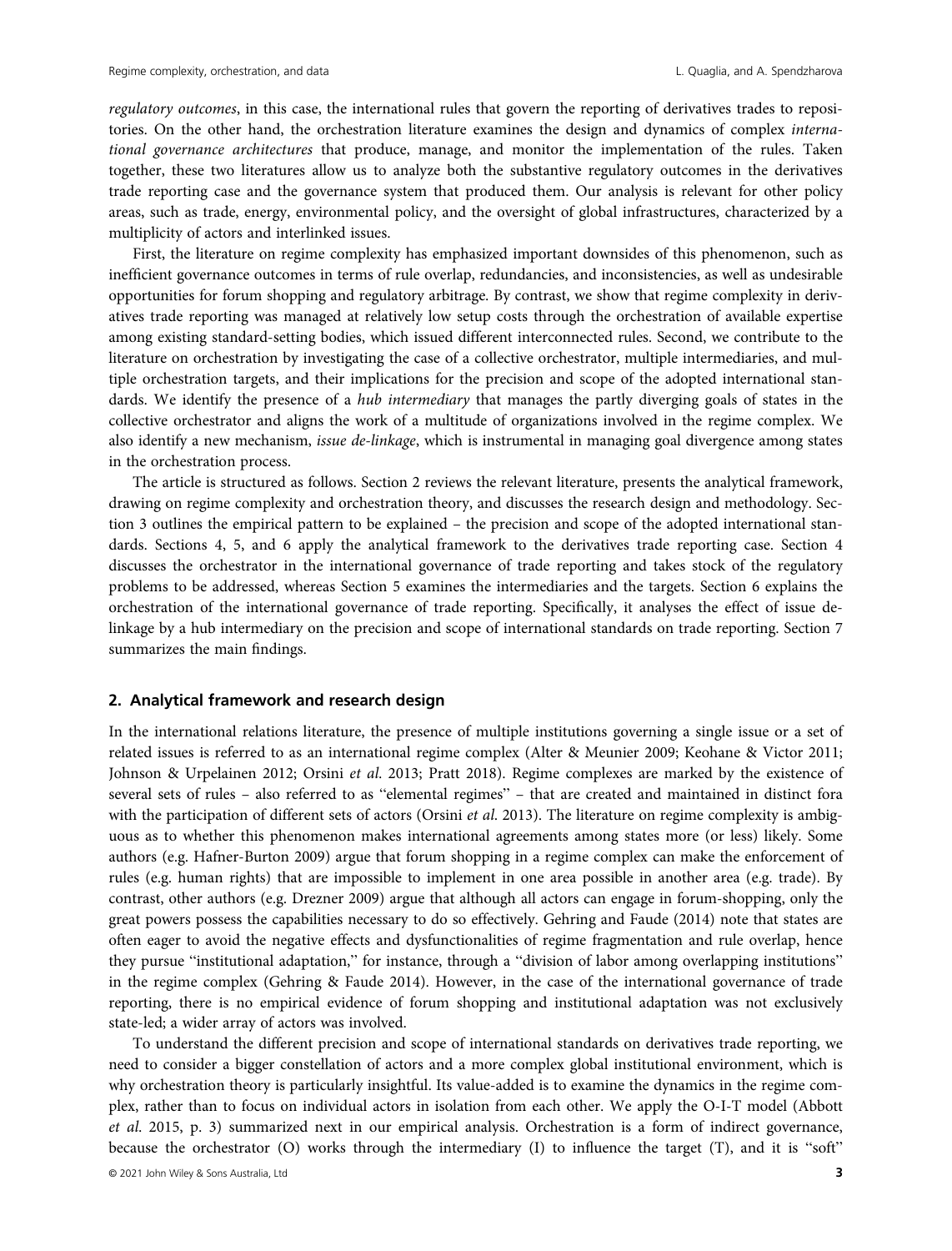because the O often lacks authoritative control over I and T (Abbott et al. 2015, p. 9, see also Abbott et al. 2020). Orchestration occurs when an O, "enlists and supports" an I to address a T in "pursuit of the governance goals" of the O.

An O lacks some governance capabilities and, therefore, brings a third party to act as I between itself and the T, rather than trying to govern the T directly. Apart from unitary Os, there can be "multiple" Os, or "collective" Os, which are composed of multiple actors. For instance, several IGOs, such as the Group of Twenty (G20), are collective Os, comprised of different states (Abbott et al. 2020, p. 14). Multiple and collective Os raise the challenge of how to reconcile the diverging goals of states represented in the O on various issues. One way of doing so is through issue linkage, which is well explored by the literature. Another way is through issue de-linkage, as elaborated below. An I has governance capabilities – such as expertise, material resources, and direct access to Ts – which the O does not have. An I collaborates because it shares the O's governance goals and values its support. An O may enlist as I transgovernmental networks, other international organizations, NGOs, and private actors (e.g. business organizations). The Ts of orchestration may be either states or private actors. There can be multiple Is and multiple Ts (Abbott *et al.* 2020, p. 21), which is particularly important to explain the need for a hub intermediary in our analysis, as elaborated in Section 6.

We seek to contribute to the orchestration framework in two ways. First, we develop the concept of hub intermediary (see Fig. 1), which we define as an international body actively leading the orchestration process, seeking to align the work of other Is and facilitating the division of labor among Is in the regime complex. The concept of hub intermediary adds to the orchestration theory by exploring the relationships between multiple Is. A hub intermediary can be identified empirically as a key node in the interaction between the O and other Is. It parcels out the tasks to be accomplished among the relevant Is when the O only issues broad guidance on the general goals. The hub intermediary is different from a lower level O in a chain of indirect governance because the O has no immediate link to the Ts – only Is work directly with Ts (Abbott *et al.* 2015, p. 5) – and a hub intermediary is also directly linked to Ts. Furthermore, a hub intermediary has institutional proximity to the O and possesses crucial capabilities (such as expertise, established contacts, administrative resources) that the O lacks. In sum, we expect that if there is a collective O and multiple Is, a hub intermediary can contribute to managing regime complexity by aligning the work of the other Is and crafting mutually acceptable solutions.

Second, we identify a new mechanism, *issue de-linkage*. There is long-standing literature that issue linkages among previously separated issues can help to avoid protracted deadlock in international negotiations. The institutional setting affects the negotiation outcomes because it establishes which alternative are considered, how, and



Figure 1 Orchestration configuration and timeline of international standard-setting on derivatives trade reporting.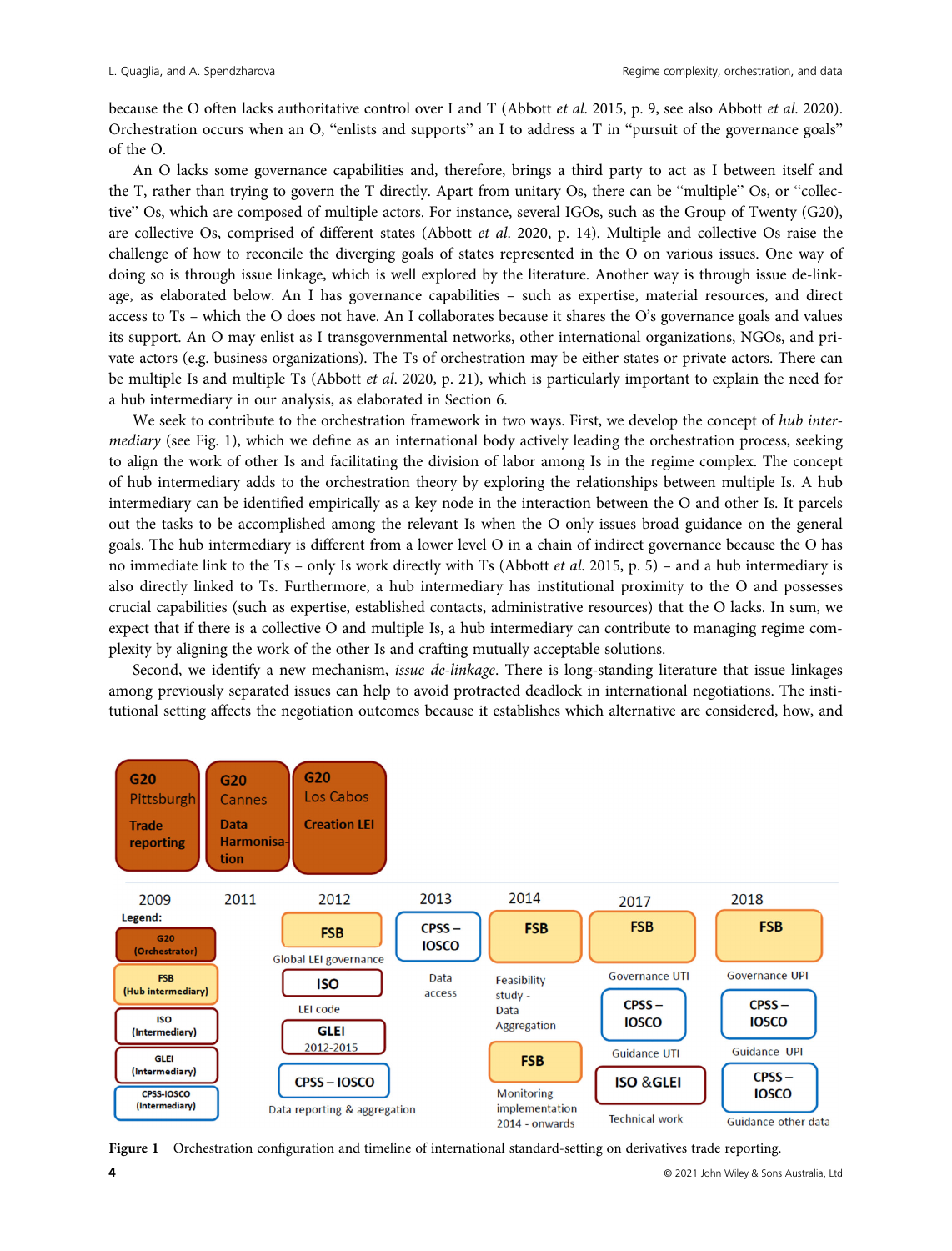when they are decided upon (Davis 2004; Farrell & Newman 2018). For example, in trade negotiations, there are multiple institutional venues where the negotiations may unfold (De Bièvre *et al.* 2014). Depending on the venue, we may see a change both in the policy track for decision-making and in the interest group mobilization (Davis 2004, p. 154). In our analysis, we focus on the opposite process of issue separation. We define issue delinkage as the separation of the more controversial issues from the less controversial ones in the regime complex in order to agree upon international standards acceptable to all parties.

The underlying mechanism is the same as with issue linkages. Importantly for our analysis, the institutional setting has an influence on the division of labor among the different intermediaries and the coordination of their activities. On the one hand, issue de-linkage helps to solve the partial goal divergences among states in the collective O. On the other hand, it helps to align the work of the multiple Is. We detect issue de-linkage empirically when an actor in the regime complex actively separates the more controversial policy issues from the less controversial ones. It then crafts an international standard acceptable to the negotiating parties regarding the less controversial issues, while leaving the more controversial ones for alternative venues or further rounds of negotiation. In sum, we expect that if there is a collective O and multiple Is, *issue de-linkage* can help to manage regime complexity by identifying areas of possible compromise, especially if there are partly diverging goals among states within the collective O.

The empirical data for our case study of how the *hub intermediary* pursued *issue de-linkage* in trade reporting was collected through a systematic survey of press coverage, publicly available policy documents, statements by key policymakers, and confidential semi-structured elite interviews. Several interviewees were willing to provide information for background purposes only.

## 3. The international regime on trade reporting: The empirical pattern to be explained

This section summarizes the outcome of interest in the orchestration of the international governance of derivatives trade reporting. The international regime on trade reporting has three key components: (i) harmonization of data format and aggregation, especially for critical data; (ii) issuing of global identifiers for legal entities, transactions, and products; (iii) data access and cross-border sharing (Knaack 2018). We examine each of these components and their interlinkages in greater detail below, showing the variation in the precision and scope of the adopted international standards (see Abbott et al. 2000). Precision refers to the granularity of the rules. Scope refers to the categories and number of actors (Ts) to whom the rules apply.

To begin with, rules on data harmonization (component 1), especially for critical data, are necessary to enable the authorities to share data cross-borders, which would be otherwise a futile exercise. The so-called "critical data" relate to counterparties, valuation, collateral, and margins, which need to be harmonized internationally for a meaningful comparison across countries and global data aggregation. Second, global identifiers for legal entities, transactions, and products (component 2) are necessary to be able to monitor derivatives trades. The Legal Entity Identifier (LEI) is a standard reference code that provides a universal method of identifying entities that are counterparties in derivatives transactions, or other financial transactions. The Unique Product Identifier (UPI) conveys information about the financial product traded. The Unique Transaction Identifier (UTI) conveys information about the specific transaction (CPSS-IOSCO 2017a, 2017b). Third, harmonization of data is meaningful only if data can be shared across jurisdictions, and, therefore, international rules are needed to remove domestic barriers to data sharing (component 3). These three components of the international regime on trade reporting also affect each other. Technical rules on LEI, UPI, UTI, and other critical data constitute core elements of data formatting and are necessary for data sharing across jurisdictions. In turn, the rules on data formatting and aggregation promote the completion of the work on global transaction identifiers as well as data sharing.

We observe important variation (high, medium, low) in the precision and scope of the adopted international standards for derivatives trade reporting. To begin with, we consider the international standards on LEI, UPI, and UTI to display high precision and broad scope, as demonstrated by the issuing of single global (LEI, UPI, and UTI) identifiers for all financial institutions, followed by the designation of international service providers by the FSB, which we detail in Section 6. As the Executive Director of the European Securities Markets Authority, Verena Ross (2017), put it "the LEI is a global success story." Medium precision and scope characterize the other critical elements of data formatting, whereby detailed rules were agreed (indeed, the relevant document issued by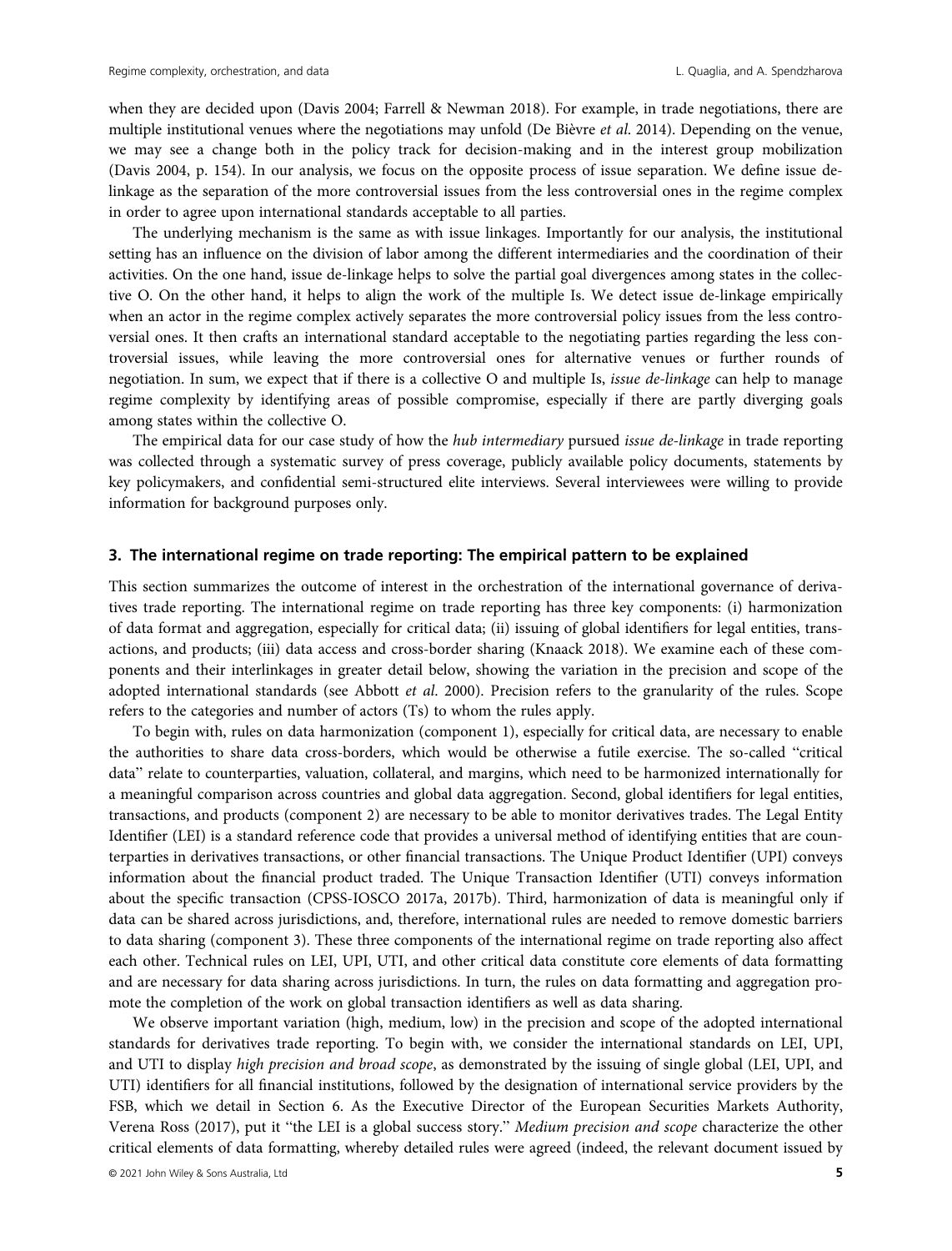the CPSS-IOSCO was more than one hundred pages long), but national regulators remained free to choose which data elements they required in their jurisdiction. In the case of data access and cross-border sharing, international standards had low precision and limited scope because cross-border data sharing between public authorities and trade repositories was agreed in principle but remained limited de facto. The FSB (2017b, 2018b) pointed out that "significant challenges" concerning the "access to trade repositories data, including the need to remove legal barriers to authorities' domestic and cross-border access to trade repositories." We seek to explain this variation in the precision and scope of the adopted international standards through the joint work of the O (the G20) (Section 4) and the Is (international standard-setting bodies) (Section 5). In Section 6, we examine how the hub intermediary, the FSB, took the lead in *de-linking* the more controversial issues from the less controversial ones, where agreement was easier to reach.

# 4. The orchestrator in the international governance of trade reporting and the main regulatory problems

This section and the following one outline the international governance for trade reporting through the lens of orchestration, thus presenting, respectively, the main O and Is (see also Fig. 1 and Table 1). The  $G20<sup>1</sup>$  stands out as the most relevant IGO in our case and plays a crucial role in the orchestration process (Viola 2014, 2015; see also Posner 2015). At the same time, we identify several important regulatory problems that the O could not solve by itself because of its limited institutional capabilities, focus on issuing broad guidelines rather than concrete international standards, and instances of goal divergence among its member jurisdictions (Rixen & Viola 2020). For example, we initially observe a proliferation of trade repositories worldwide and the resulting pitfalls of uncoordinated domestic actions. Due to these important challenges, the O had to find a new approach to managing regime complexity in derivatives trade reporting.

When the G20 Leaders forum was established at the peak of the international financial crisis in 2008, the expectation was that it would act as "the premier forum for international economic cooperation" (G20 2009). In fact, the G20 Leaders has a broad mandate: its responsibility is not confined to specific matters pertaining to financial stability (Helleiner 2014). Unlike other international standard-setters that bring together technical authorities, the G20 brings together political authorities. It also covers a broad set of issues related to global economic cooperation at large, such as trade, development, and environmental policies (Kirton 2016). At the same time, the G20 has limited institutional capabilities because it is state-led and has rather limited resources (Viola 2014). The G20 works by consensus, which means that formally all its members have veto power although, de facto, this mainly applies to the main jurisdictions. Therefore, agreement is often reached at the lowest

| Component of trade reporting regime                             | Outcome                       | Orchestrator | Intermediary(ies)                                                                             | Targets                              |
|-----------------------------------------------------------------|-------------------------------|--------------|-----------------------------------------------------------------------------------------------|--------------------------------------|
| Harmonization of data formats<br>(component 1)                  | Medium precision<br>and scope | G20          | FSB (hub<br>intermediary)<br>CPSS-CPMI<br><b>IOSCO</b>                                        | States, financial<br>industry actors |
| Issuing of global identifiers LEI, UTI,<br>UPI (component $2$ ) | High precision and<br>scope   | G20          | FSB (hub<br>intermediary)<br>CPSS-CPMI<br><b>IOSCO</b><br><b>ISO</b><br><b>LEI</b> Foundation | States, financial<br>industry actors |
| Data access and cross border data<br>sharing (component 3)      | Low precision and<br>scope    | G20          | FSB (hub<br>intermediary)<br>CPSS-CPMI<br><b>IOSCO</b>                                        | States, trade<br>repositories        |

Table 1 Orchestration configuration in the international governance of trade reporting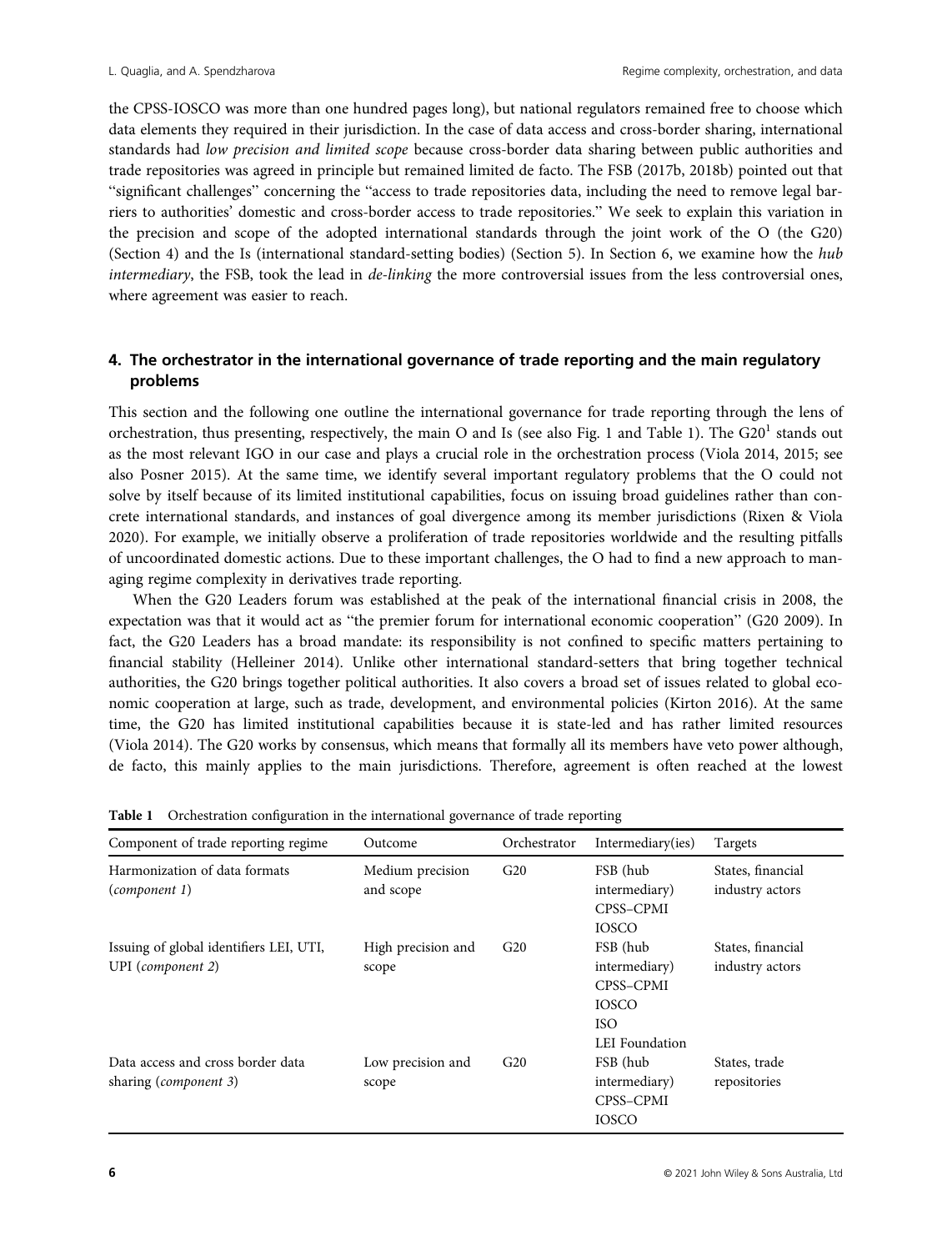common denominator (Helleiner 2014). The G20 does not have a legal personality, its own budget, or a bureaucratic apparatus, unlike more institutionalized IGOs, such as the International Monetary Fund (IMF), the World Bank, and the United Nations. The G20 does not even have a permanent secretariat, unlike international standard-setting bodies, such as the Basel Committee on Banking Supervision. Instead, secretarial support is provided ad-hoc by the rotating presidency (Kirton 2016).

The G20 meets at the Leaders level once a year (twice a year during the financial crisis and its aftermath) and does not issue either hard of soft law (unlike international standard-setting bodies, discussed below). Its main (formal) outputs are the communiques issued after the summits. Although the G20 meetings are preceded by extensive preparation, such as workshops, reports, and case studies on specific subjects, much of this preparatory work is not conducted in-house. Instead, the production of technical information for the G20 is carried out by experts in national capitals, international standard-setting bodies, and international financial institutions (Cooper & Thakur 2013; Posner 2015). According to the orchestration approach, governance actors are more likely to orchestrate when they lack certain capabilities needed to achieve their goals through other governance modes – this is the case with the G20.

Since the G20 is a collective O, bringing together more than 20 member jurisdictions, we examine the goal convergence and divergence among these jurisdictions concerning the international governance of trade reporting. In the wake of the international financial crisis, there was convergence among jurisdictions of the G20 on the goal of mandating the reporting of derivatives trades to repositories (see G20 2009; FSA 2009; Geithner 2009; De Larosière et al. 2009). However, initially, there was no agreement on the goal to have international standards for trade reporting. In fact, international standard-setters did not work on this matter for several years (interviews C and D). In the meantime, trade repositories proliferated worldwide, whereas pre-crisis there was only one trade repository, the Depository Trust and Clearing Corporation (DTCC), based in the United States. Various jurisdictions issued domestic rules<sup>2</sup> to govern the trade repositories on their territory and mandated reporting only to the domestic regulators. The EU was keen to set up EU-based trade repositories to challenge the market dominance of the US-based DTCC, the largest trade repository in the world, and to make sure that EU regulators could get access to data without facing legal hurdles (interview G). For similar reasons, other jurisdictions, notably in Asia, also established and promoted their own domestic trade repositories (Knaack 2018; Vic Li 2018).

As time went by and the pitfalls of uncoordinated unilateral domestic regulatory actions became evident, the main financial jurisdictions agreed on the goal of international harmonization of data reporting (e.g. G20 2012; O'Malia 2014; Miller 2014a, 2014b; Cœuré 2015), but not on the specific way to do this (interviews I and J). On the one hand, policymakers realized that the different domestic rules on data formatting hindered data aggregation and analysis. For instance, a senior US Treasury official, Mary Miller (2014a), argued that "While the development of trade repositories around the world to collect transaction data is significant, we have not yet achieved global standards for data aggregation and reporting. The US Treasury, the CFTC, and our international counterparts all recognize the importance of getting this right." Similarly, the member of the Executive Board of the ECB, Benoît Cœuré (2015), stressed the "large remaining data gaps in the field of derivatives … especially considering the global nature of these markets and the fragmentation of the financial market infrastructures landscape worldwide. Data are widely available, but they are fragmented and reported in a non-harmonized way." Policymakers in Asia were also aware of the challenge of data aggregation (see, for example, the Hong Kong Monetary Authority 2015).

On the other hand, several jurisdictions had already adopted domestic rules on these matters in the wake of the 2008 crisis. Notably, the United States and the EU used different data formats. Policymakers and industry (interviews A and H) preferred subsequent international harmonization that would not entail high domestic adjustment (switchover) costs (Knaack 2018). For instance, US regulators emphasized domestic regulatory autonomy, stressing that the harmonization of trade reporting data was not the same thing as "complete standardization of domestic legal regimes".

The G20 relies on a variety of techniques to promote orchestration, notably: agenda-setting, endorsement, and mandating periodic reports to assess progress (Abbott et al. 2015; Viola 2015). In the wake of the 2008 crisis, at the summit in Pittsburgh in 2009, the G20 leaders singled out the reporting of derivatives trades to repositories as one of the key priorities of post-crisis regulatory reforms and agreed that OTCD contracts should be reported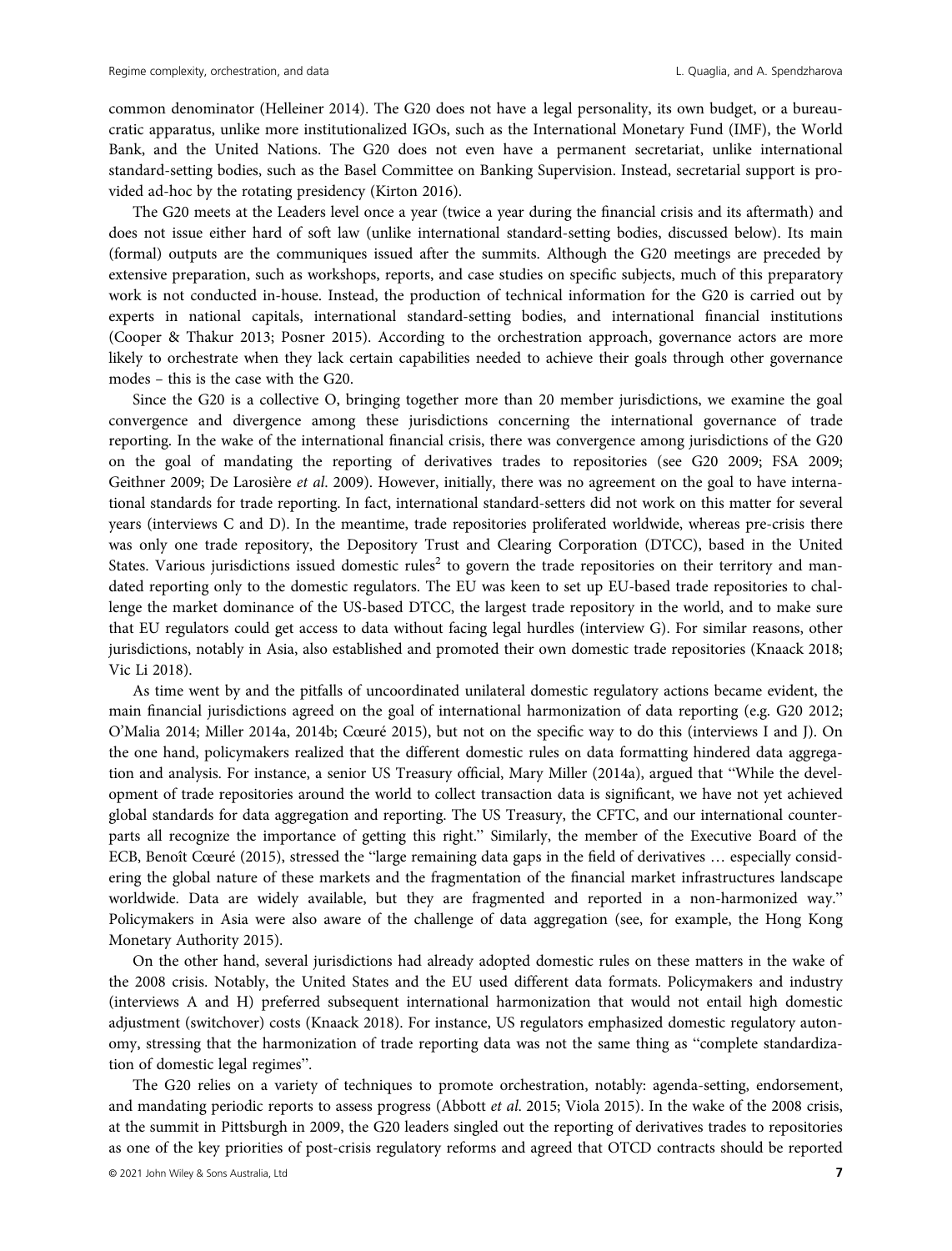to trade repositories (agenda-setting). The G20 asked the FSB to take the lead by preparing recommendations for the "appropriate governance framework," "representing the public interest" for a global LEI (G20 2011). Then, the G20 (2012) at the Los Cabos Summit endorsed the FSB's recommendations for the development of a global LEI system to be launched by March 2013 (endorsement).

Afterwards, the G20 remained the main O, maintaining political pressure for reforms and relying on the FSB to carry out all the policy coordination needed to align the work of all other intermediaries involved in the orchestration. For example, the G20 Hangzhou summit in 2016 reiterated the commitment to "remove legal and regulatory barriers to the reporting of OTC derivatives to trade repositories and to authorities' appropriate access to data" (G20 2016). However, this was done with some discontinuity and by devoting a limited space to financial regulation on the G20 agenda, because finance had become less politically salient (Viola 2014). The G20 also periodically asked Is (that is to say, international standard-setters in finance), to report progress on the work that they were carrying out (reporting). For example, for the first 3 years after the crisis, the FSB submitted to the G20 an annual Report on the Progress in the Implementation of the G20 Recommendations for Strengthening Financial Stability.<sup>3</sup> Afterwards, once a year, the FSB's chair sent a letter to the G20 on financial reforms and prepared annual Reports on the Implementation of G20 Financial Regulatory Reforms for the G20 summits.

# 5. The intermediaries and targets in the international governance of trade reporting and regulatory pitfalls to be addressed

The Is in trade reporting are primarily international standard-setting bodies, that is to say, transgovernmental networks of domestic financial regulators dealing with various inter-linked issues in trade reporting. Transgovernmental networks of regulators have some core features: they are multilateral bodies that are not established pursuant to treaties; their membership consists of domestic regulatory agencies; they work by consensus; and they issue (not legally binding) soft laws (Verdier 2009; Bach & Newman 2014; Brummer 2015; Jordana 2017; Newman & Posner 2018). These soft laws become legally binding only after they are incorporated into the domestic legal framework of various jurisdictions. Financial regulators generally take the lead in the implementation of the internationally agreed upon standards at the domestic level. Hence, these Is deal directly with the Ts of the standards, be they states or private actors. International standard-setters (Is) have resources that the G20 (O) lacks, notably: technical expertise; a track record in international cooperation, including in regulatory harmonization; and, in some cases, monitoring capabilities (Abbott et al. 2015; Viola 2015; Rixen & Viola 2020).

At the same time, if all these bodies produce standards in their narrow area of specialization without overall coordination, the resulting international regulatory patchwork is likely to contain gaps, overlaps, and inconsistencies. To avoid this regulatory problem, the G20 and the FSB sought to organize and align the work of the many international standard-setting bodies (Is) involved in governance of derivatives trade reporting. These Is had similar objectives: to make the system work by addressing the problem at hand (i.e. ensuring the international interoperability of trade reporting) to stay in business and safeguard their existing competences. Therefore, they were willing to accommodate and work with other players in the field. Orchestration made it possible to use efficiently the expertise of existing international bodies with an established track record, reducing the setup costs and limiting uncertainty about performance. The alternative governance approach of creating a completely new international body to regulate derivatives would have entailed no established track record, high setup costs, and no pre-existing ties to related policy areas.

There were multiple existing Is and new ones were established in the wake of the 2008 crisis and specifically in derivatives regulation. To begin with, the CPSS, which was established in 1990 and was renamed as the Committee on Payments and Market Infrastructures in 2014 (CPMI), brings together central bankers. The IOSCO, established in 1989, brings together securities markets regulators. The FSB brings together central bankers, financial regulators, and treasury ministry officials from the G20 countries.<sup>4</sup> It also includes representatives from all other international standard-setting bodies (the CPSS/CPMI, the IOSCO, the BCBS, the International Association of Insurance Supervisors, the International Accounting Standards Board), as well as the Bank for International Settlements (BIS), the World Bank, the IMF, the Organisation for Economic Cooperation and Development. Furthermore, a new I, the Global LEI Foundation, was established and a non-financial international standard-setter, the International Standardization Organization (ISO), issued rules on the LEI code. The ISO brings together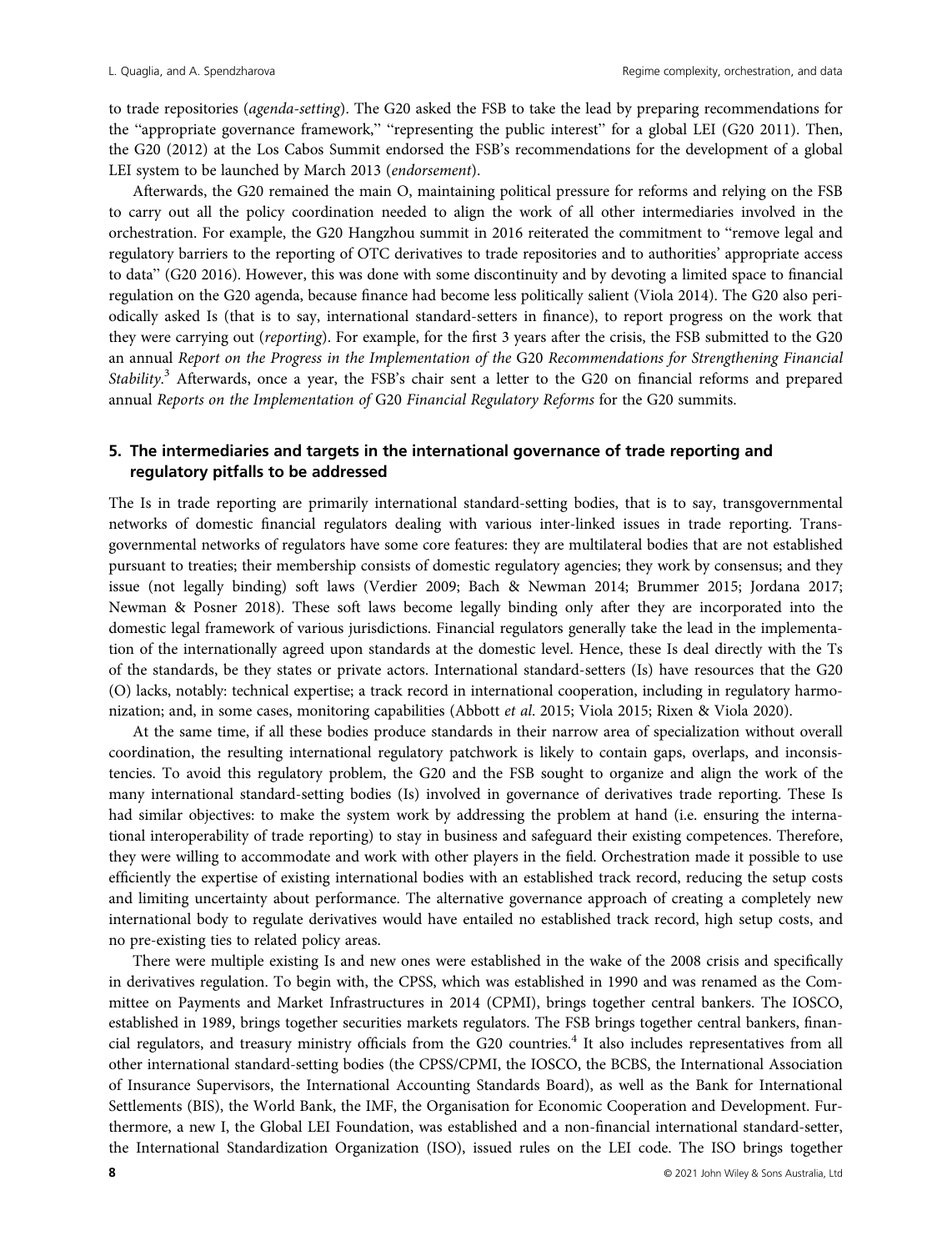"general" national standard-setters, such as the American National Standards Institute, British Standards Institution, and the German Institute for Standardization.

The Ts of orchestration were states, first and foremost, the national competent authorities supervising derivatives, and private actors, primarily, trade repositories and financial firms. At the same time, the Ts varied across the three components. The scope was the widest in component 2, where states, trade repositories, and the financial industry were all addressees of the international standards issued. Table 1 below summarizes the configuration of O-I-T in the case of derivatives trade reporting and the outcome that we seek to explain.

## 6. Hub intermediary and issue de-linkage in the orchestration of international trade reporting

This section analyses the variation in the precision and scope of international standards on trade reporting, paying particular attention to the *hub intermediary*, the FSB, and the mechanism of *issue de-linkage* to explain why we observe high, medium and low precision and scope of the adopted international standards in the three interlinked components of the international regime (see Table 1). To begin with, the FSB was well positioned to act as a hub intermediary in the international governance of derivative trade reporting. Established by the G20 in the wake of the international financial crisis in 2009, the FSB built on the work of its predecessor, the Financial Stability Forum, to promote international financial stability by coordinating the actions of different national financial authorities and international standard-setting bodies (Donnelly 2012; Posner 2015). With hyperbole, the FSB was described by US Treasury Minister Geithner as a novel "fourth pillar" of the global economic architecture, alongside the IMF, World Bank, and World Trade Organization (Helleiner 2010).

In fact, the FSB was more of a transmission mechanism between the G20 and international standard-setters composed of domestic regulators (Pagliari 2013b). Helleiner (2010) notes that the Charter of the FSB gave this body a specific mandate to "promote and help coordinate the alignment of the activities" of international standard setters and to "undertake joint strategic reviews" of their work to ensure it was "timely, coordinated, focused on priorities and addressing gaps," while respecting other bodies' mandates and independence. Following the 2009 Pittsburgh Summit, the G20 put the FSB in charge of coordinating the formulation and implementation of OTCDs reforms (Donnelly 2012). Applying the O-I-T model, Figure 1 summarizes the main G20 summits guiding the reforms of derivatives trade reporting and the subsequent policy actions of the Is, coordinated by the hub intermediary (FSB).

Since there was a collective O and multiple Is, the FSB emerged as a hub intermediary due to its institutional proximity to the O (the G20) and a variety of resources, such as technical expertise and administrative capacity, in particular, a highly professional secretariat experienced in working with both the G20 jurisdictions and with other international standard setting bodies. Moreover, representatives of other Is (such as the BCBS, the CPMI, the IOSCO) have a permanent seat in the FSB, which facilitates its work in organizing and aligning the work of other relevant Is in the regime complex. As we show below, the FSB also took the lead in translating the broad G20 intentions and guidance into concrete international standards. Moreover, given the mixture of agreement and disagreement among states affected by the proposed international standards, issue de-linkage by the hub intermediary was instrumental in identifying potential areas of agreement and managing regime complexity.

The FSB played an important overall coordination role. It fostered a deliberate division of labor amongst the international standard-setting bodies, facilitated by the fact that the FSB included representatives from all other relevant international standard-setting bodies (for a similar interpretation, see Brummer 2015, p. 70). To understand how the FSB made a difference in crafting mutually acceptable international standards, it is worth considering that early reform efforts, such as the initial work of the CPSS-IOSCO (2012b) to develop Principles on Financial Market Infrastructures did not lead to much progress. This report bundled together all the main components of trade reporting, that is to say, issues concerning global identifiers, other critical data formatting, and cross-border data sharing. The report overestimated the incentives that market actors would have to establish systems of global identifiers, it underestimated the complexity of harmonizing other critical data for regulators, and, importantly, it overlooked the political and legal obstacles to data sharing among jurisdictions.

Upon realizing the lack of progress, the G20 called upon the FSB to give further impetus to international standard-setting in this area. At that time, the FSB also considered the trade-off whether to push for a complete package of international standards, covering data identifiers, data harmonization, and data sharing, or to proceed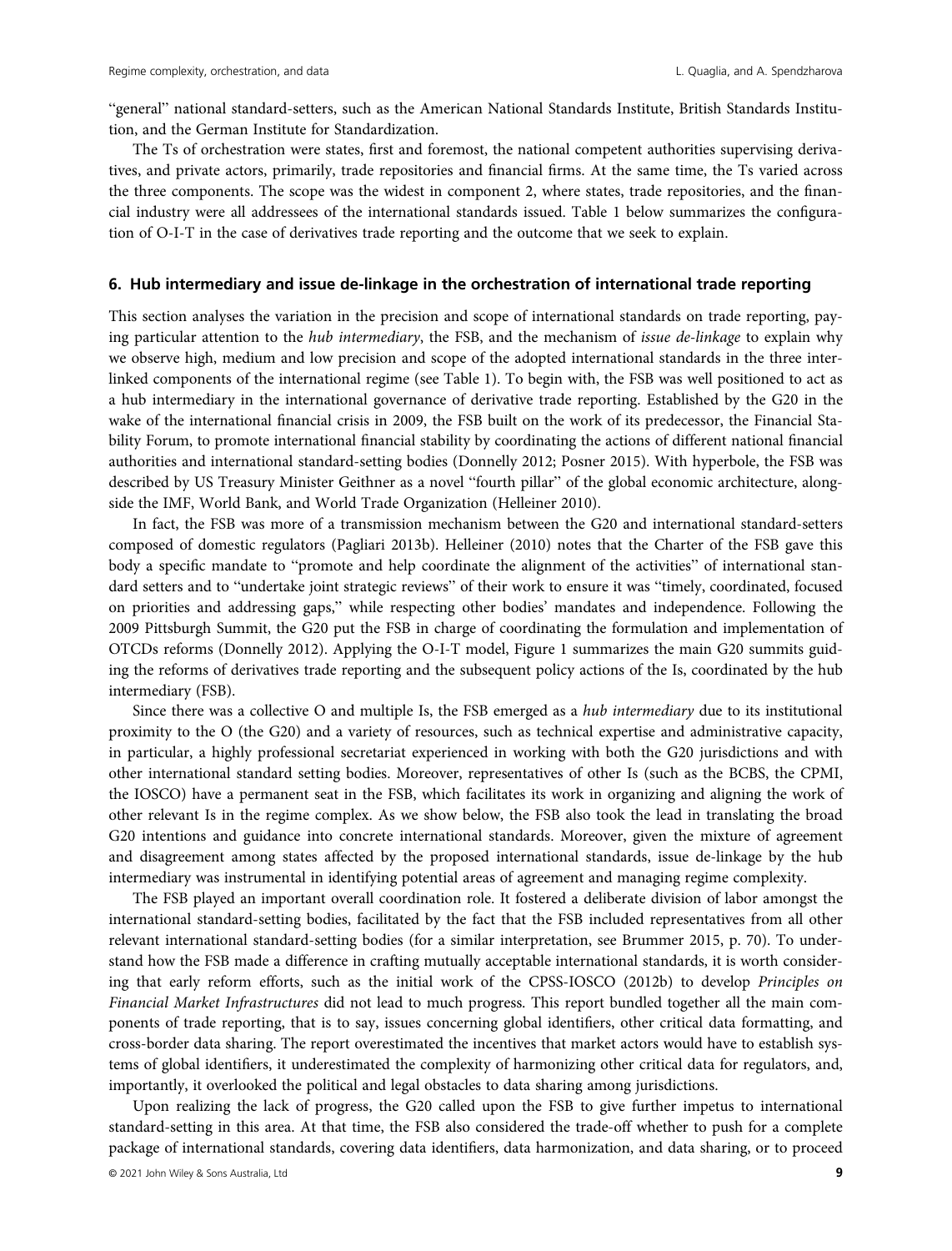step by step, starting with the least controversial issues first, despite the risk of being left with an incomplete international regime. Opting for the latter approach, the FSB asked the CPMI-IOSCO to focus on the harmonization of UTI, UPI, and other critical data; it brought in additional (non-financial) standard-setters, notably the ISO, which carried out some of the most specialized work concerning LEI, building on its track record in regulating data standards; and it established a new intermediary – the LEI foundation (FSB 2012; 2017a; 2017b; 2018a). The FSB also took up the issue of the LEI, UTI and UPI governance structures, which were "politically sensitive" and "gave new impetus to the process," whenever the other international standard-setting bodies – such as the CPMI-IOSCO (2017a, 2017b), which carried out most of the "technical" work – reached an impasse (interviews I and J). Finally, the FSB took upon itself the work on cross-border data sharing, which was complicated by the fact that trade repositories were "usually subject to professional secrecy requirements, including relevant confidentiality/privacy/data protection laws" and that they often could "transmit data only to domestic authority(ies)" (FSB 2014, p. 20; 2018b).

Ultimately, the FSB decided to de-link the main issues at stake and to divide the tasks among the most relevant existing international standard-setting bodies, or to initiate the creation of new body where that was necessary (interviews B and E). We detail how this process unfolded below regarding the three components of the international regime on derivatives trade reporting introduced in Section 3: harmonization of data format and aggregation, especially for critical data (component 1); issuing of global identifiers for legal entities, transactions, and products (component 2); data access and cross-border sharing (component 3). The analysis proceeds from the component where issue de-linkage was most successful in producing international standards with high precision and scope (component 2) to the component where the issue de-linkage efforts of the FSB were least successful and the adopted international standards have low precision and scope (component 3).

## 6.1. Global identifiers (component 2)

The FSB took the lead in promoting global identifiers, in collaboration with other international standard-setters within and beyond the financial sector. To begin with, the FSB (2012) set out 15 global high-level principles and 35 recommendations for the development of a unique identification system for parties to financial transactions. Under the auspices of the FSB, an additional I, the ISO, which is an international standard-setter outside the financial sector became involved and issued the Standard 17,442 on the LEI.<sup>5</sup> The FSB then established a new I to administer the Global LEI system – the Global LEI Foundation – which is a not-for-profit organization.<sup>6</sup> The LEI Regulatory Oversight Committee, which comprised public authorities from more than 50 jurisdictions, was to oversee the Foundation, which managed the Central Operating Unit, provided a centralized database of LEIs, and corresponding reference data on its website. From 2015 onwards, financial firms that wished to become LEI issuers needed to be accredited by the Global LEI Foundation, which monitored their compliance with the standards of the Global LEI system. Moreover, Local Operating Units were established worldwide. By the end of 2018, over 1.2 million entities from over 200 countries had obtained LEIs from more than 30 operational issuers accredited by the Global LEI Foundation, which indicates the success of this governance solution for market participants.

As for the development of the other global identifiers, the FSB (2014) stressed that for data aggregation to work, it was critical to complete the standardization of important data elements, including the LEI, the UPI, and the UTI. The FSB sought to distribute the tasks among the other relevant intermediaries. It reached out to the CPMI and the IOSCO with a request to develop global guidance on data harmonization (interviews I and J). Issue de-linkage took place when the FSB approached the CPMI-IOSCO to deal with the more "technical part" of data formatting and aggregation, and the FSB itself took up the more "controversial part" that involved the governance structure for the management of UTI and UPI (interviews B and E). Thus, the CPMI-IOSCO (2017a) proceeded with issuing Guidance Harmonization of the Unique Product Identifier and the FSB (2018a) issued Governance Arrangements for the Unique Product Identifier. Furthermore, the FSB designated the Derivatives Service Bureau<sup>7</sup> as the sole issuer of the UPI code, while UPI reference data would be set as an international data standard to be maintained by the ISO. Similarly, the CPMI-IOSCO (2017a, 2017b) issued Guidance Harmonization of the Unique Transaction Identifier and the FSB (2017a, 2017b) issued Governance Arrangements for the Unique Transaction Identifier (UTI), also designating the ISO as the responsible body for maintaining the UTI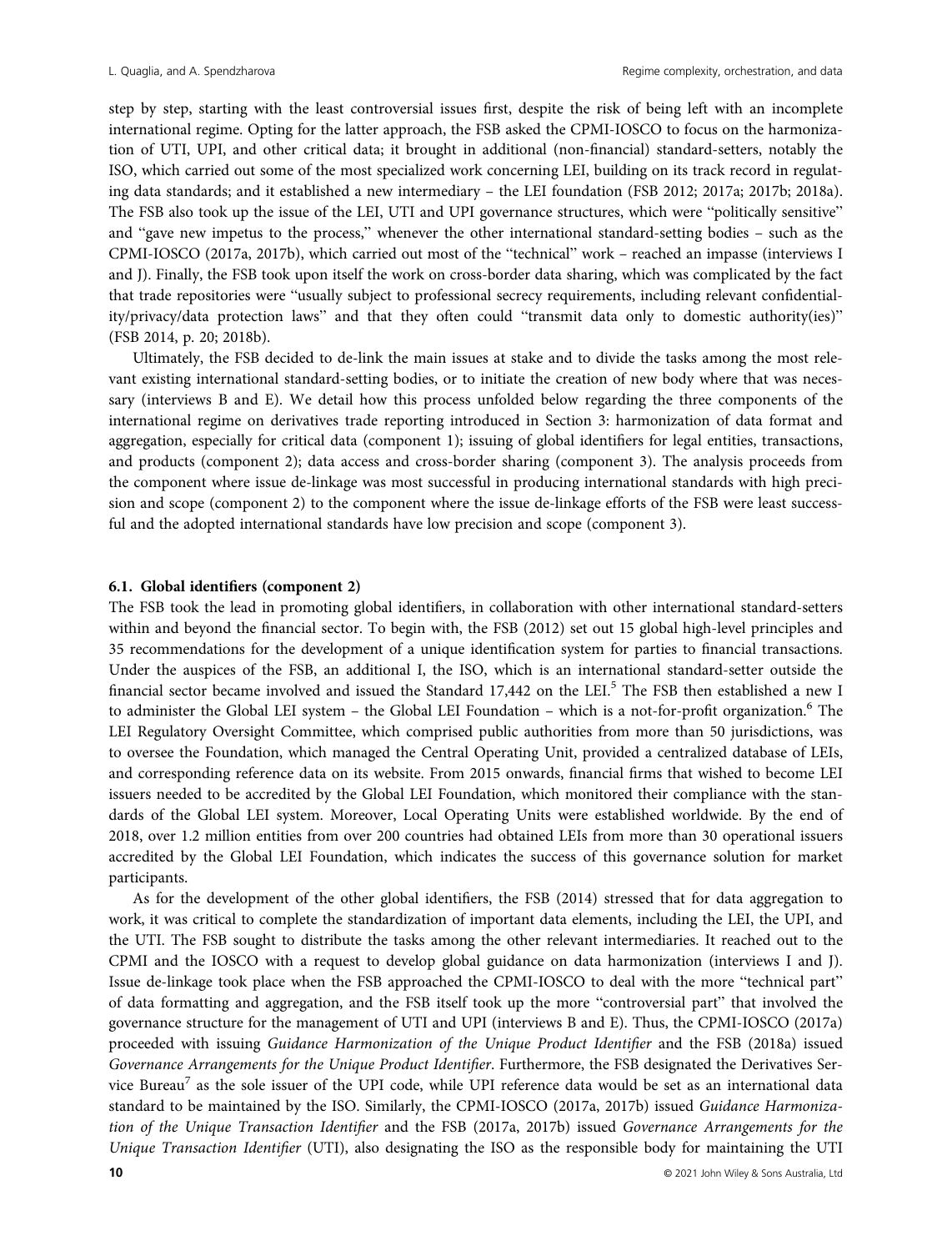data standards. In 2020, the FSB (2020) expanded the tasks of the Regulatory Oversight Committee, the governance body of the Global LEI System, by designating it as responsible for the governance of UPI, UTI, and other critical data elements.

Overall, the FSB succeeded in fostering international agreement to set up global identifiers (interviews J and K). Thus, the LEI, UPI, and UTI were portrayed by the CFTC as the "The Rosetta Stone of Swaps Data" (O'Malia 2014). Likewise, the member of the Executive Board of the ECB, Benoît Cœuré (2017a), and the Executive Director of the ESMA, Verena Ross (2017) agreed that, after setting-up LEI, it was critical to complete the harmonization of essential data elements through the establishment of UTI and UPI.

## 6.2. Harmonization of other critical data (component 1)

The international harmonization of critical data (other than UPI and UTI) for trade reporting was more challenging. The FSB's efforts to promote international standard-setting in this area through issue de-linkage were only partly successful. In 2012, the CPSS-IOSCO (2012a) issued a report that was very general and did not specify the formats of data reporting. As one policymaker put it "with hindsight, this report was rather optimistic, but, as time went by, the challenge of harmonizing data reporting requirements became clear" (interview D). Indeed, US Treasury Undersecretary, Mary Miller (2014b), noted that:

A great deal of work still needs to be done to ensure that the data reported by industry and collected by regulators will be as useful as possible, or we will be at risk of not achieving that goal. The data are fragmented, with many different trade repositories, within and across jurisdictions, collecting different kinds of information in different ways, keeping us from putting all of that information together to develop a full picture of the market. We need to roll up our sleeves and address any obstacles to making these data useful for market participants and for regulators who are monitoring financial stability.

In order to address the problem of data fragmentation, the CPMI-IOSCO (2018) issued Guidance on the Harmonization of Critical OTCDs Data Elements (other than UTI and UPI), taking into account the relevant standards developed by the ISO in the meantime, as discussed above. On the one hand, the Guidance was rather detailed; it even included ready-to-use tables that had to be filled in. On the other hand, the Guidance allowed for national discretion. It was provided to the national authorities rather than directly to market participants. Neither did it mandate which critical data elements were to be reported in each jurisdiction (CPMI-IOSCO 2018, p. 7).

## 6.3. Data access and data sharing (component 3)

Initially, the politically sensitive issue of regulators' access to data was mentioned, but ultimately side-stepped, by the CPSS-IOSCO (2012a, 2012b). As an incentive for international coordination regarding data access and data sharing, key jurisdictions, such as the United States and the EU, realized that they needed access to data held in other jurisdictions in order to have a more complete overview of the global derivatives markets (e.g. O'Malia 2014; Miller 2014a, 2014b; Cœuré 2015; Ross 2017). For instance, the CTFC pointed out "the urgency for a holistic view of the financial markets, without borders, was underscored by how the financial crisis caught the world by surprise. Data that could have identified systemic risk was fragmented across regulators and nations. Risk knows no boundaries. Our ability to monitor it should not have any either" (O'Malia 2014). However, there was limited goal convergence because each jurisdiction preferred to have access to the data of trade repositories located in other jurisdictions, but without reciprocity, that is to say, without giving foreign authorities access to the data of trade repositories located on their territory (interviews B, C and D).

Afterwards, given the increased number of trade repositories (more than 100 worldwide) and the transatlantic dispute on this matter (Knaack 2015; Gravelle & Pagliari 2018; Posner 2018), the CPSS-IOSCO (2013) issued Authorities' Access to Trade Repository Data, outlining a "data access model," whereby trade repositories would provide data requested by the authorities, subject to legal restrictions and confidentiality considerations. To avoid cross-border problems, the document suggested that regulators should put in place agreements to address relevant legal obstacles, but it refrained from offering specific guidelines about how to achieve this.

Data access and data sharing have remained controversial for important members of the G20, such as the United States, the EU, and China. In the United States, data sharing was a sensitive matter because the Dodd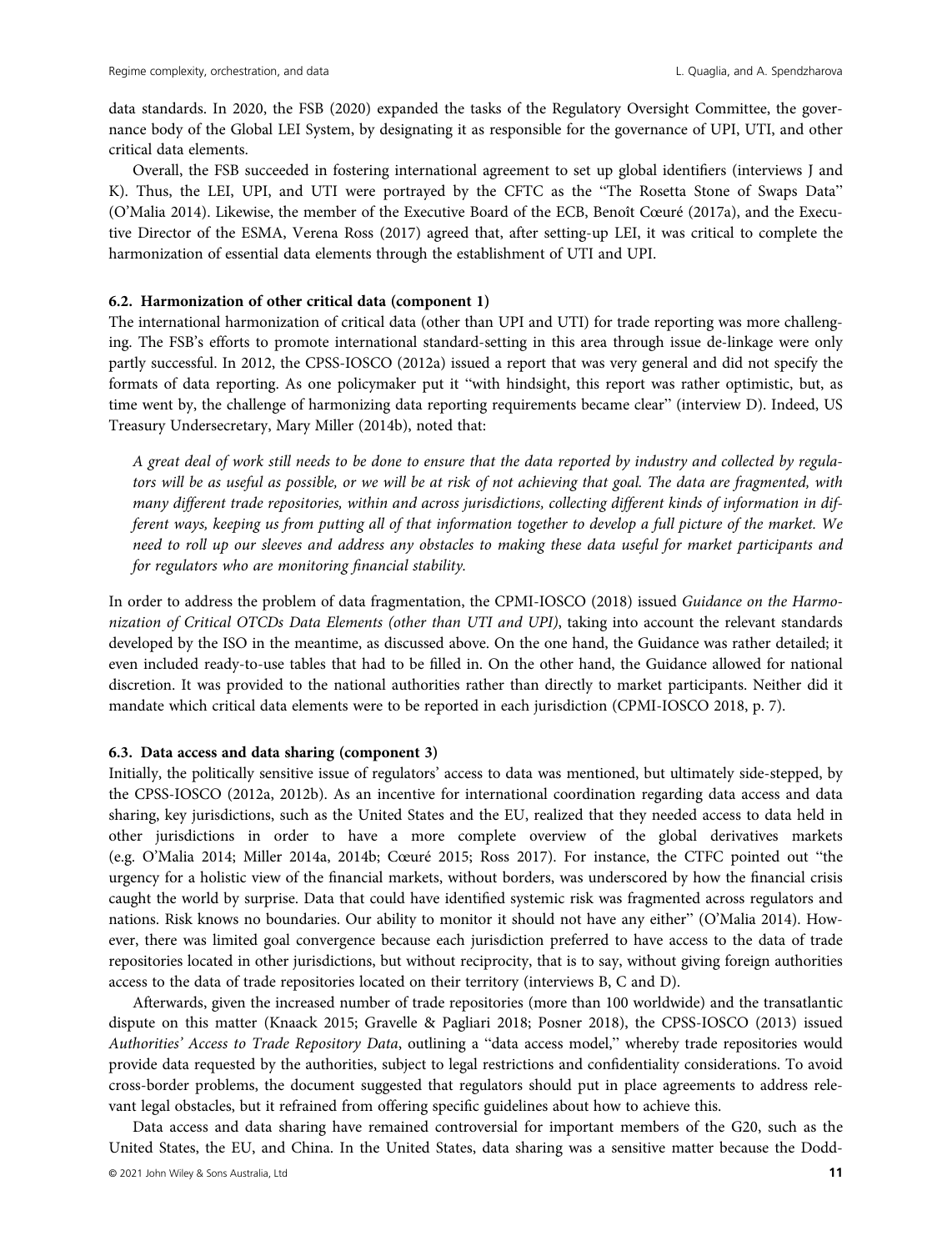Frank Act (2010) – the most significant US regulatory response to the 2008 financial crisis – mandated that USbased trade repositories should obtain indemnification from foreign regulators before sharing information (Pagliari 2013a; Knaack 2018). Thus, US regulators were eager to get access to data of trade repositories in other jurisdictions, but they were reluctant to grant reciprocal data access to foreign regulators without indemnification. In response to the US rules restricting foreign regulators' access to data held by domestic trade repositories, EU legislation made cross-border data sharing conditional on the signing of an international agreement between the European Commission and third countries concerning mutual access to data (Buckley et al. 2012). Cross-border data sharing was also very sensitive in China. As late as 2018, China did not have a legal framework permitting access to data held in a domestic trade repository by foreign authorities (FSB 2018b).

Even though the FSB subsequently took up the issue, its efforts to act as a hub intermediary were not successful (interview, February 2019). As one regulator noted, "cross-border data sharing was and still is a very sensitive matter for regulators and industry" (interview D). The FSB has monitored periodically the removal of barriers to data access, intending to maintain pressure for reform. In its most recent report, the FSB (2018a, 2018b) concluded that only about half of the G20 jurisdictions had taken steps to remove barriers to access to trade repository data by foreign authorities. This outcome also highlights the limits of the G20 as a collective O and the FSB as a hub intermediary if there is persisting goal divergence among jurisdictions on a given issue. Furthermore, just as issue linkage does not always solve deadlock in negotiations, issue de-linkage is not a panacea for overcoming disagreements among jurisdictions.

## 7. Conclusion

This article analyzed a new area of reform in international financial governance – the reporting of derivatives trades to repositories – through the lens of orchestration. Specifically, we set out to explain why there was uneven progress in the precision and scope of the three main components of the international regime: (i) the harmonization of data formats; (ii) the issuing of single global identifiers; and (iii) data access and cross-border data sharing. Drawing on the orchestration framework, we examined the role of the G20 as the main O and unpacked the interaction between the G20, the different Is involved, such as the FSB, the CPSS/CPMI, the IOSCO, the ISO, the Global LEI Foundation, and the Ts, states and private actors in this case. Overall, orchestration is a particularly promising framework to analyze the management of regime complexes, which have become widespread in the global economy and in world politics.

By bringing together regime complexity and orchestration theory, we contribute to both these frameworks. To begin with, we argue that regime complexity can be successfully managed, albeit to different degrees, by making efficient use of available Is and by de-linking consensual from contested issues, so that managing the former is not hold up by the latter. The findings of this research do not sit well with part of the literature on regime complexity that stresses the role of state strategies, such as regime shifting, forum shopping and institutional adaptation, in managing regime complexes. Instead, the case of derivatives trade reporting suggests that regime complexes are to a significant extent shaped and managed through the agency of the participating institutions, in particular, IGOs and international standard setting bodies, not through hard, direct means of control, but rather through soft, indirect instruments. Our analysis shows that regime complexity is neither the problem nor the solution – the problem, rather, is interstate conflict. The solution can be orchestration. Much of the regime complexity literature assumes that the co-presence of multiple international bodies in the same policy area is problematic. However, this is not always the case. Multiple international bodies can be associated with both regulatory success, as in the case of global identifiers, and with regulatory failure, as in the case of cross-border data access and data sharing. In fact, more intermediaries were involved in the success case than in the failure one. Our findings suggest that the problem is not so much the number of IOs involved, but the extent of goal divergence among states in the collective orchestrator (the G20 in this case).<sup>8</sup>

As for orchestration, our analysis highlights the importance of a hub intermediary – the FSB – and identifies the causal mechanism of *issue de-linkage*. Both concepts are important from the perspective of evolving systems of governance, especially in newly emerging international regime complexes, faced with a lot of fundamental uncertainty. To manage this uncertainty, a *hub intermediary* brings important administrative and organizational resources that can align the work of the multitude of relevant Is and identify potential areas of agreement among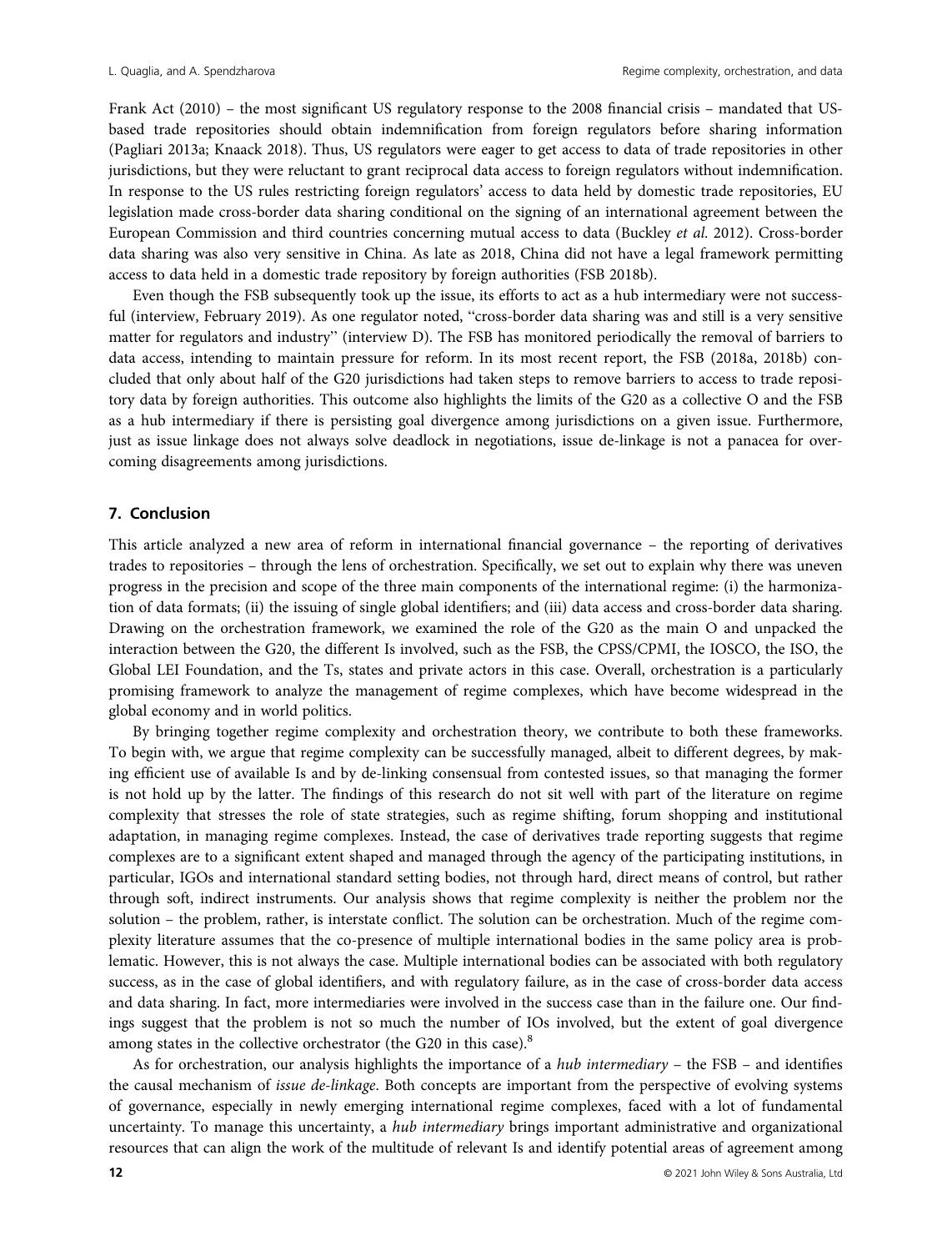states in the collective O. While the impact of issue linkages has been well-investigated and found to lead to more agreement in certain international negotiations (for instance, in trade), similarly, issue de-linkage can also foster agreement on common international standards.

It is noteworthy that orchestration allowed the G20 countries to set the trade reporting standards for the rest of the world. Precisely because orchestration is "soft," it allowed the G20 to govern beyond their formal jurisdiction of their combined territories. For instance, the LEI regulatory oversight committee (one of the intermediaries) includes the public authorities of 50 jurisdictions. These findings can travel to other policy areas within and beyond finance characterized by regime complexity, for instance, shadow banking, trade, energy, and environmental policy, which provide compelling venues for further research.

## Acknowledgments

We wish to thank Philipp Genschel, Peter Knaack, Elliot Posner, Mark Thatcher, the members of the "Politics and Culture in Europe" research group at Maastricht University, the anonymous R&G reviewers, and the R&G editors for their constructive and perceptive comments on earlier drafts of this paper.

## **Endnotes**

- <sup>1</sup> At present, the members of the G20 Leaders are Argentina, Australia, Brazil, Canada, China, France, Germany, India, Indonesia, Italy, Japan, Mexico, Russia, Saudi Arabia, South Africa, South Korea, Turkey, the United Kingdom, the United States, and the European Union.
- <sup>2</sup> In the United States, the CFTC adopted domestic rules on trade reporting in 2011, whereas the EU adopted domestic rules on trade reporting in 2012 (Quaglia 2014).
- <sup>3</sup> These reports are available at: [https://www.fsb.org/work-of-the-fsb/implementation-monitoring/progress-reports-to-the](https://www.fsb.org/work-of-the-fsb/implementation-monitoring/progress-reports-to-the-g20/?mt_page=2)[g20/?mt\\_page=2](https://www.fsb.org/work-of-the-fsb/implementation-monitoring/progress-reports-to-the-g20/?mt_page=2)
- <sup>4</sup> In the case of smaller G20 jurisdictions, only the national central bank is a member of the FSB.
- <sup>5</sup> This standard is available at:<https://www.iso.org/committee/49650.html>
- More information available at:<https://www.leiroc.org/>
- $\frac{7}{10}$  A subsidiary of the Association of National Numbering Agencies that monitors national numbering agencies for compliance with various standards on behalf of ISO.
- <sup>8</sup> We wish to thank an anonymous R&G reviewer for raising this point.

#### References

- Abbott KW, Snidal D (2012) Taking Responsive Regulation Transnational: Strategies for International Organizations. Regulation & Governance 7(1), 95-113.
- Abbott KW, Keohane R, Moravcsik A, Slaughter AM, Snidal D (2000) The Concept of Legalization. International Organization 54(3), 401–419.
- Abbott KW, Genschel P, Snidal D, Zangl B (2015) International Organizations as Orchestrators. Cambridge University Press, Cambridge, UK.
- Abbott KW, Genschel P, Snidal D, Zangl B (2019) Competence Versus Control: The Governor's Dilemma. Regulation & Governance 14(4), 619–636.<https://doi.org/10.1111/rego.12234>.
- Abbott KW, Genschel P, Snidal D, Zangl B (eds) (2020) The Governor's Dilemma. Oxford University Press, Oxford.
- Alter KJ, Meunier S (2006) Nested and Overlapping Regimes in the Transatlantic Banana Trade Dispute. Journal of European Public Policy 13(3), 362–382.
- Alter KJ, Meunier S (2009) The Politics of International Regime Complexity. Perspectives on Politics 7(1), 13–24.
- Alter KJ, Raustiala K (2018) The rise of international regime complexity. Annual Review of Law and Social Sciences, 14, 329–349.
- Bach D, Newman A (2014) Domestic Drivers of Transgovernmental Regulatory Co-Operation. Regulation & Governance 8(4), 395–417.
- BIS (Bank for International Settlements) (2019) OTC Derivatives Statistics at End-December 2019. Available from URL: [https://www.bis.org/publ/otc\\_hy2005.htm](https://www.bis.org/publ/otc_hy2005.htm)
- Breen M, Hodson D, Moschella M (2020) Incoherence in Regime Complexes: A Sentiment Analysis of EU-IMF Surveillance. Journal of Common Market Studies 58(2), 419–437.

Brummer C (2015) Soft Law and the Global Financial System. Cambridge University Press, Cambridge, UK.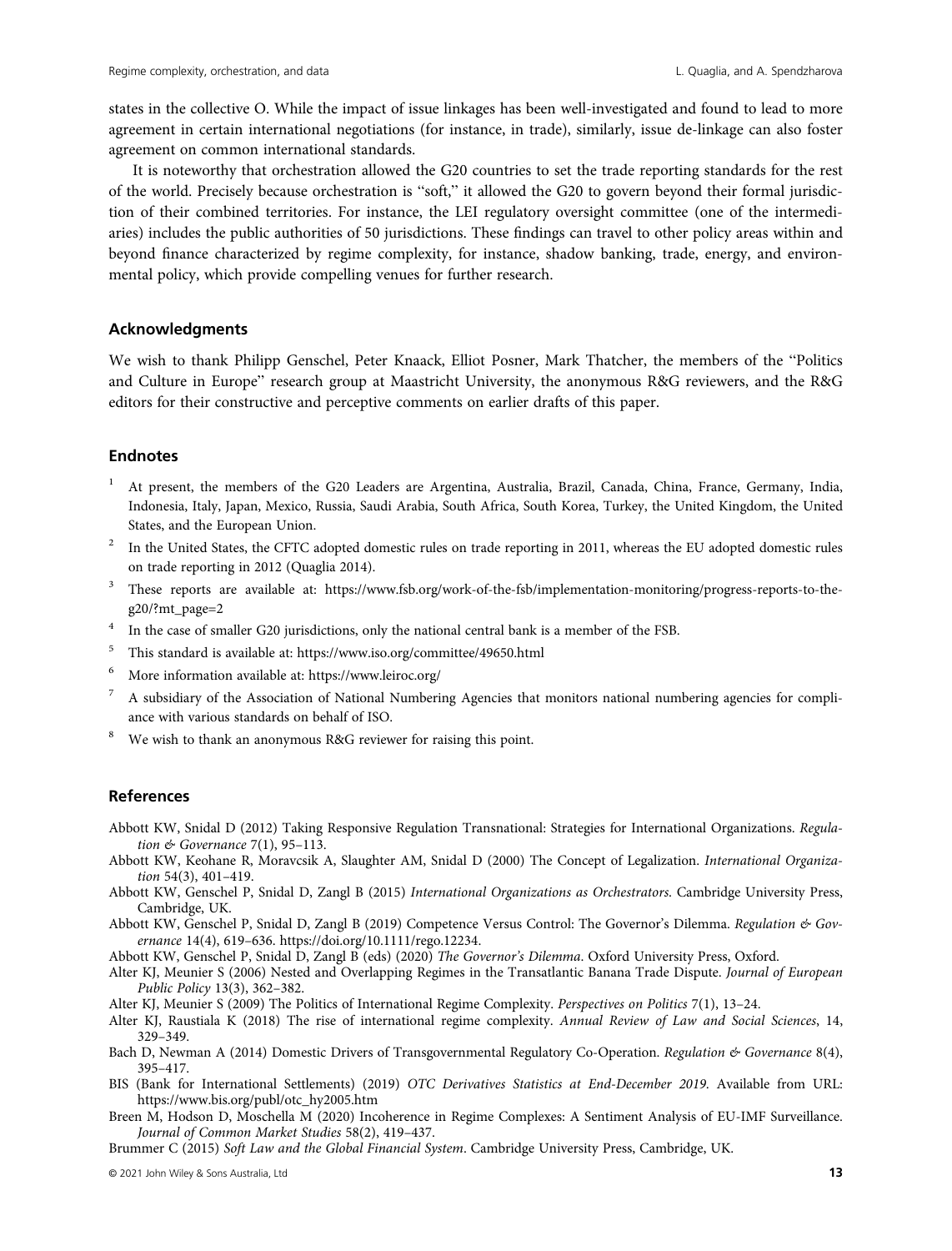- Buckley J, Howarth D, Quaglia L (2012) Internal Market: The Ongoing Struggle to "Protect" Europe from its Money Men. Journal of Common Market Studies, Annual Review 48(s1), 119–141.
- Cashore B, Stone M (2014) Does California Need Delaware? Explaining Indonesian, Chinese, and United States Support for Legality Compliance of Internationally Traded Products. Regulation & Governance 8(1), 49-73.
- Cœuré B (2015) Panel remarks, 10 September, ECB, Frankfurt.
- Coeure B (2017) Setting standards for granular data, Speech, 28 March, Frankfurt, ECB.
- Cooper AF, Thakur R (2013) The Group of Twenty (G20). Routledge, London.
- CPMI-IOSCO (2017a) Guidance Harmonisation of the Unique Product Identifier. BIS, Basel.
- CPMI-IOSCO (2017b) Guidance Harmonisation of the Unique Transaction Identifier. BIS, Basel.
- CPMI-IOSCO (2018) Guidance on the Harmonisation of Critical OTCDs Data Elements (Other Than UTI and UPI). BIS, Basel.
- CPSS-IOSCO (2012a) Data Reporting and Aggregation. BIS, Basel.
- CPSS-IOSCO (2012b) Principles on Financial Market Infrastructures. BIS, Basel.
- CPSS-IOSCO (2013) Authorities' Access to Trade Repository Data. BIS, Basel.
- Davis CL (2004) International Institutions and Issue Linkage: Building Support for Agricultural Trade Liberalization. American Political Science Review 98(1), 153–169.
- De Bièvre D, Poletti A, Thomann L (2014) To Enforce or Not to Enforce? WTO Judicialization, Forum Shopping and Global Regulatory Harmonization. Regulation & Governance 8(3), 269-286.
- De Larosière J, Balcerowicz L, Issing O, Masera R, Mc Carthy C, Nyberg L, Pérez J, Ruding O (2009) Report of the High-level Group on Financial Supervision in the EU, February, Brussels, European Commission.
- Donnelly S (2012) Institutional Change at the Top: From the Financial Stability Forum to the Financial Stability Board. In: Maynz R (ed) Crisis and Control: Institutional Change in Financial Market Regulation. Campus, Frankfurt.
- Drezner D (2009) The Power and Peril of International Regime Complexity. Perspectives on Politics 7(1), 65–69.
- Farrell H, Newman AL (2018) Linkage Politics and Complex Governance in Transatlantic Surveillance. World Politics 70(4), 515–554.
- Financial Services Authority (FSA) (2009) The Turner Review: A Regulatory Response to the Global Banking Crisis, March, London, FSA.
- FSB (Financial Stability Board) (2012) A Global Legal Entity Identifier for Financial Markets. FSB, Basel.
- FSB (Financial Stability Board) (2014) Feasibility Study on Aggregation of OTC Derivatives Trade Repository Data. FSB, Basel.
- FSB (Financial Stability Board) (2017a) Governance Arrangements for the Unique Transaction Identifier (UTI). FSB, Basel.
- FSB (Financial Stability Board) (2017b) Review of OTC Derivatives Market Reforms. FSB, Basel.
- FSB (Financial Stability Board) (2018a) Governance Arrangements for the Unique Product Identifier. FSB, Basel.
- FSB (Financial Stability Board) (2018b) Trade Reporting Legal Barriers. FSB, Basel.
- FSB (Financial Stability Board) (2020) LEI ROC to Become Governance Body for OTC Derivatives Identifiers. FSB, Basel.
- G20 (2009) Communiqué G20 Leaders Summit Pittsburgh, 24–25 September.
- G20 (2011) Communiqué G20 Leaders Summit Cannes, 3–4 November.
- G20 (2012) Communiqué G20 Leaders Summit Los Cabos, 18–19 June.
- G20 (2016) Communiqué G20 Leaders Summit Hangzhou, 4–5 September.
- Gehring T, Faude B (2014) A Theory of Emerging Order within Institutional Complexes: How Competition among Regulatory International Institutions Leads to Institutional Adaptation and Division of Labor. Review of International Organizations 9(4), 471–498.
- Geithner T (2009) Testimony before the House Financial Services Committee, 26 March, Washington. Available from URL: <https://www.treasury.gov/press-center/press-releases/Pages/tg71.aspx>
- Gravelle M, Pagliari S (2018) Global Markets, National Toolkits. In: Helleiner E, Pagliari S, Spagna I (eds) Governing the World's Biggest Market. Oxford University Press, Oxford.
- Hafner-Burton EM (2009) The Power Politics of Regime Complexity: Human Rights Trade Conditionality in Europe. Perspectives on Politics 7(1), 33–37.
- Heldt EC, Schmidtke H (2019) Explaining Coherence in International Regime Complexes: How the World Bank Shapes the Field of Multilateral Development Finance. Review of International Political Economy 26, 1160–1186. [https://doi.org/10.](https://doi.org/10.1080/09692290.2019.1631205) [1080/09692290.2019.1631205.](https://doi.org/10.1080/09692290.2019.1631205)
- Helleiner E (2010) The Financial Stability Board and International Standards. CIGI G20 Papers No. 1.
- Helleiner E (2014) The Status Quo Crisis. Oxford University Press, Oxford.
- Helleiner E, Pagliari S, Spagna I (eds) (2018) Governing the World's Biggest Market: The Politics of Derivatives Regulation after the 2008 Crisis. Oxford University Press, Oxford.
- Henning CR (2017) Tangled Governance. Oxford University Press, Oxford.
- Hong Kong Monetary Authority (2015) A first analysis of derivatives data in the Hong Kong Trade Repository, June, Hong Kong, Hong Kong Monetary Authority.
- Johnson T, Urpelainen J (2012) A Strategic Theory of Regime Integration and Separation. International Organization 66(4), 645–677.
- Jordana J (2017) Trans-Governmental Networks as Regulatory Intermediaries: Horizontal Collaboration and the Realities of Soft Power. Annals of the American Academy of Political and Social Science 670(1), 245–261.
- Keohane RO, Victor DG (2011) The Regime Complex for Climate Change. Perspectives on Politics 9(1), 7–23.
- Kirton J (2016) G20 Governance for a Globalized World. Ashgate, Aldershot.
- Knaack P (2015) Innovation and Deadlock in Global Financial Governance: Transatlantic Coordination Failure in OTC Derivatives Regulation. Review of International Political Economy 22(6), 1–32.